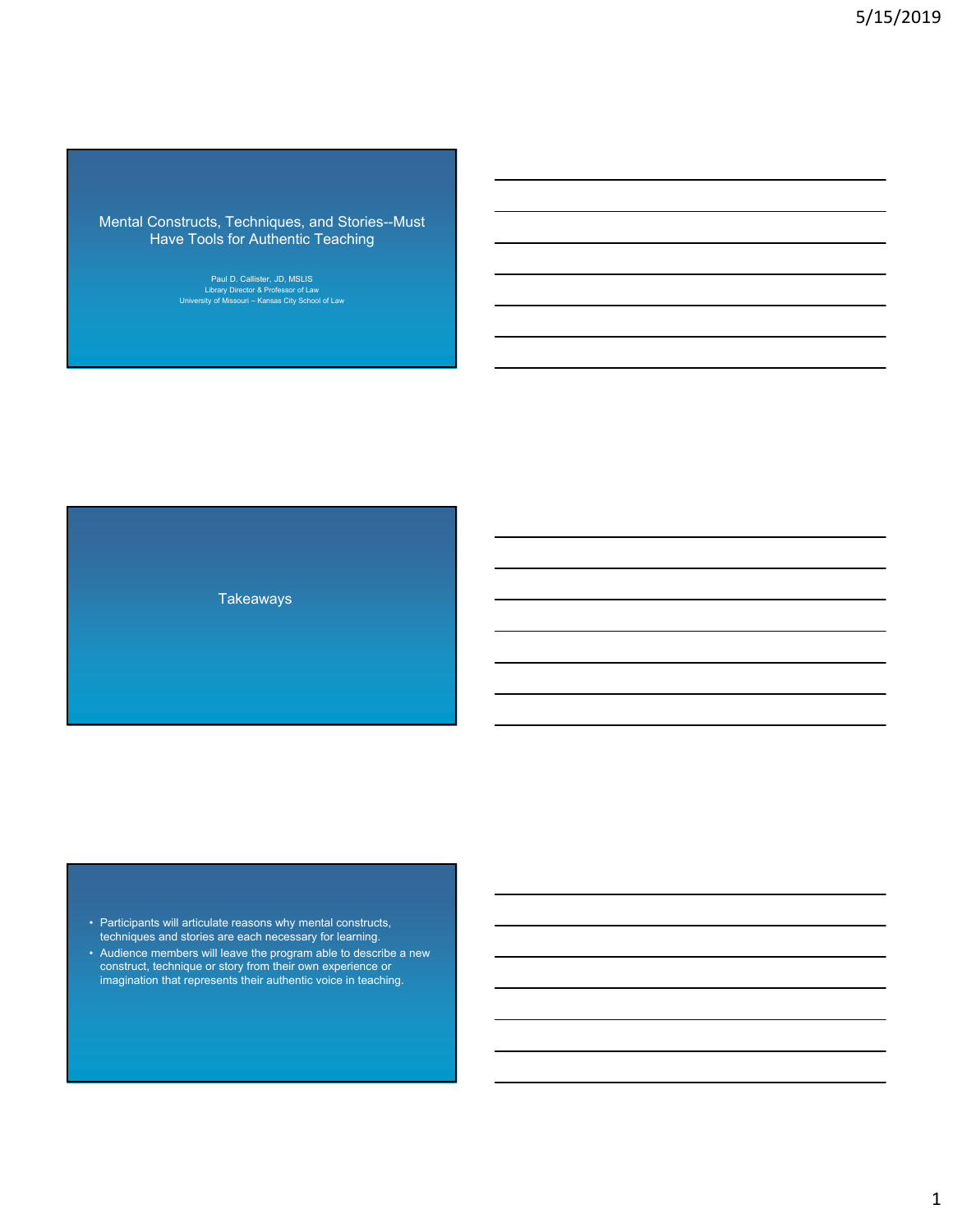Find Ursa Minor and the Pole Star





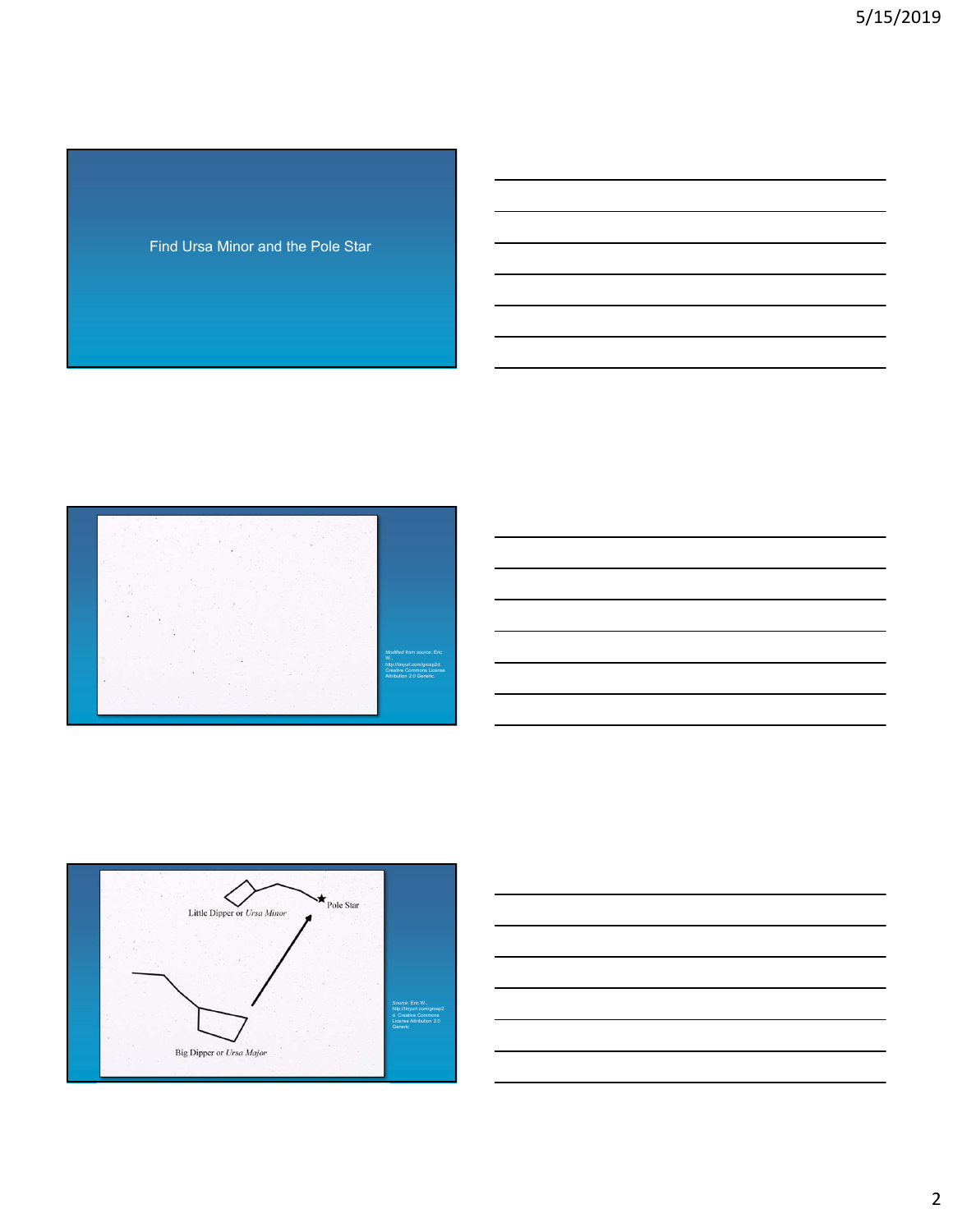"For the most part we do not first see, and then define, we define first and then see." ― Walter Lippmann, Public Opinion



The problem for educators: We can no longer *not* see the cow.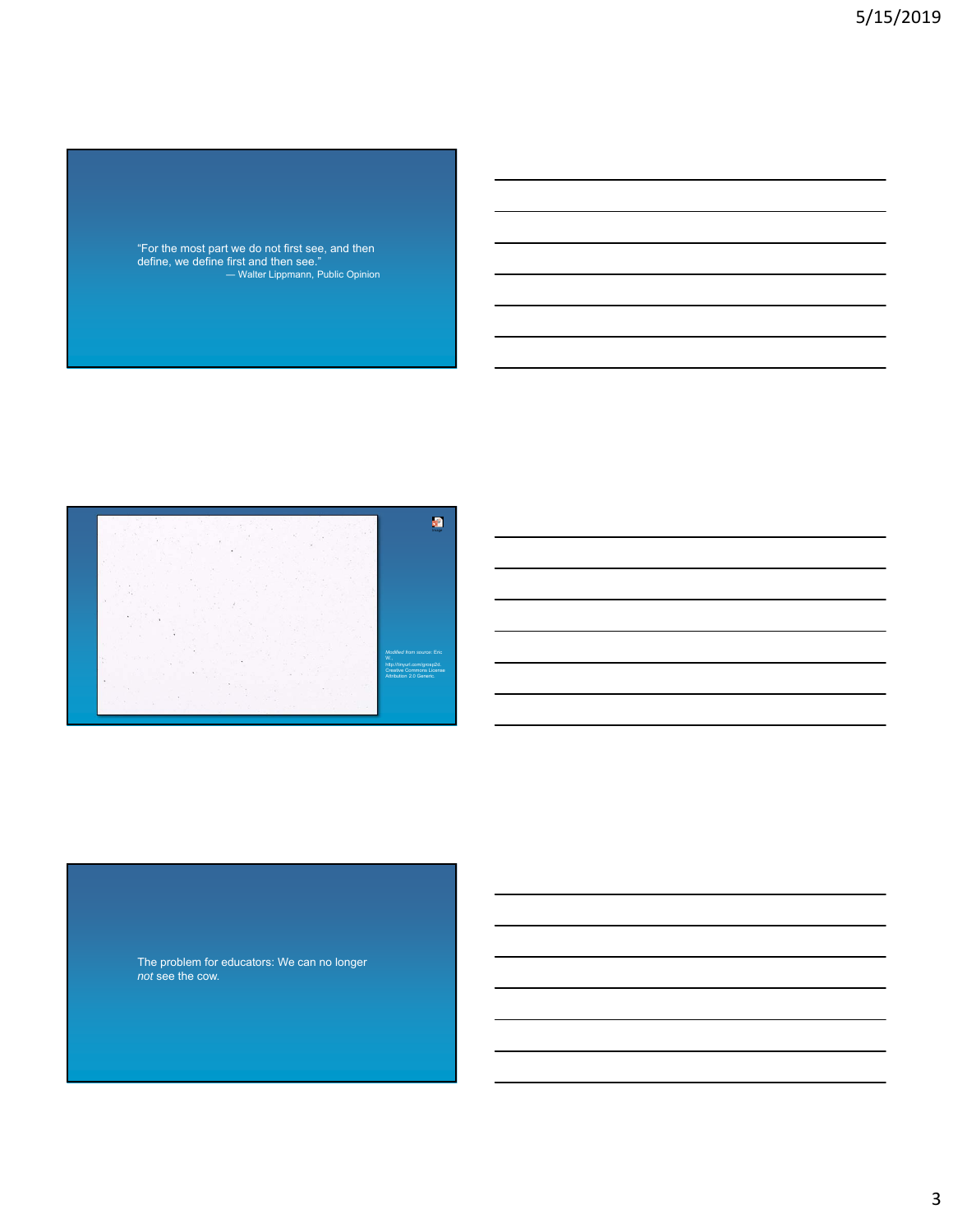### So Why Constructs?

Constructivism is a philosophy of<br>learning that focuses on the learner's<br>act of constructing mental structures<br>by adapting or revising existing<br>mental constructs. Constructivism<br>emphasizes self-awareness of these<br>construct



Socrates, the Slave Boy, and the Pythagorean Theory

4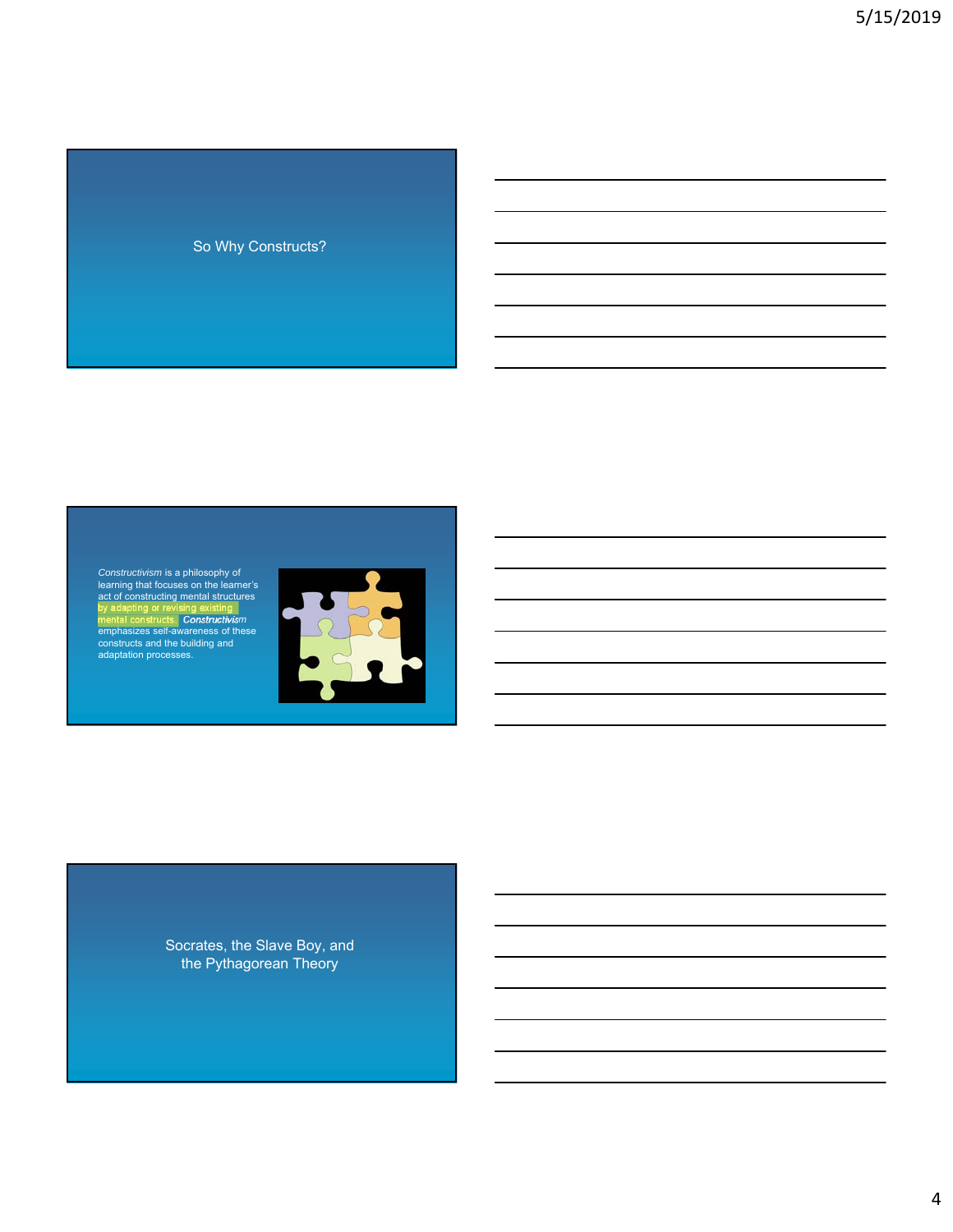

Lawrence Lessig's Cyberlaw Modal Model



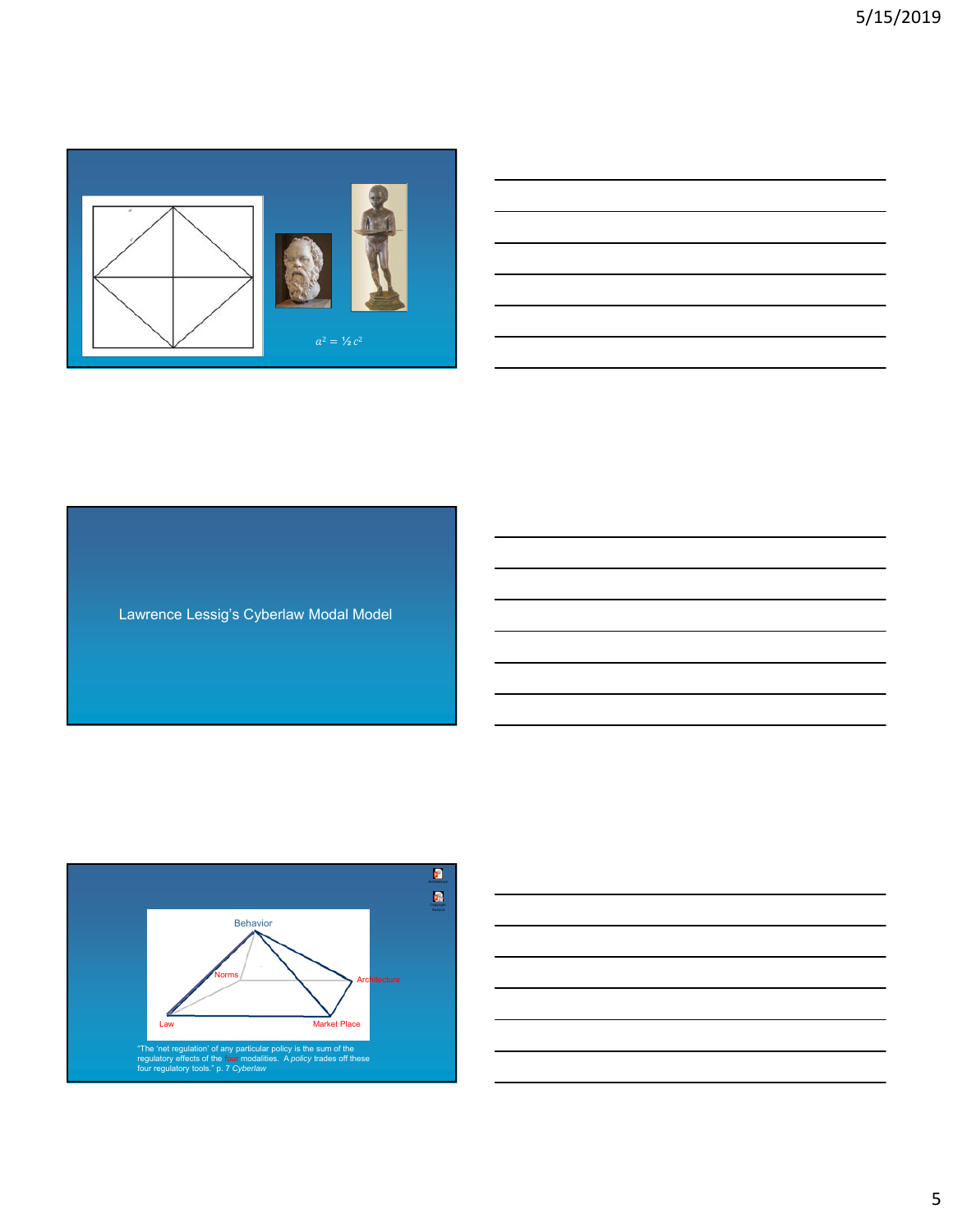#### Relevance of Legal Research

## Relevance of Legal Research

In a 2014-2015 national study, the Institute for the Advancement of the American Legal System surveyed 24,000 participating lawyers, from diverse practice backgrounds, regarding about a dozen foundational "short term" ski

## Bibliographic v. Problem-Oriented Approach

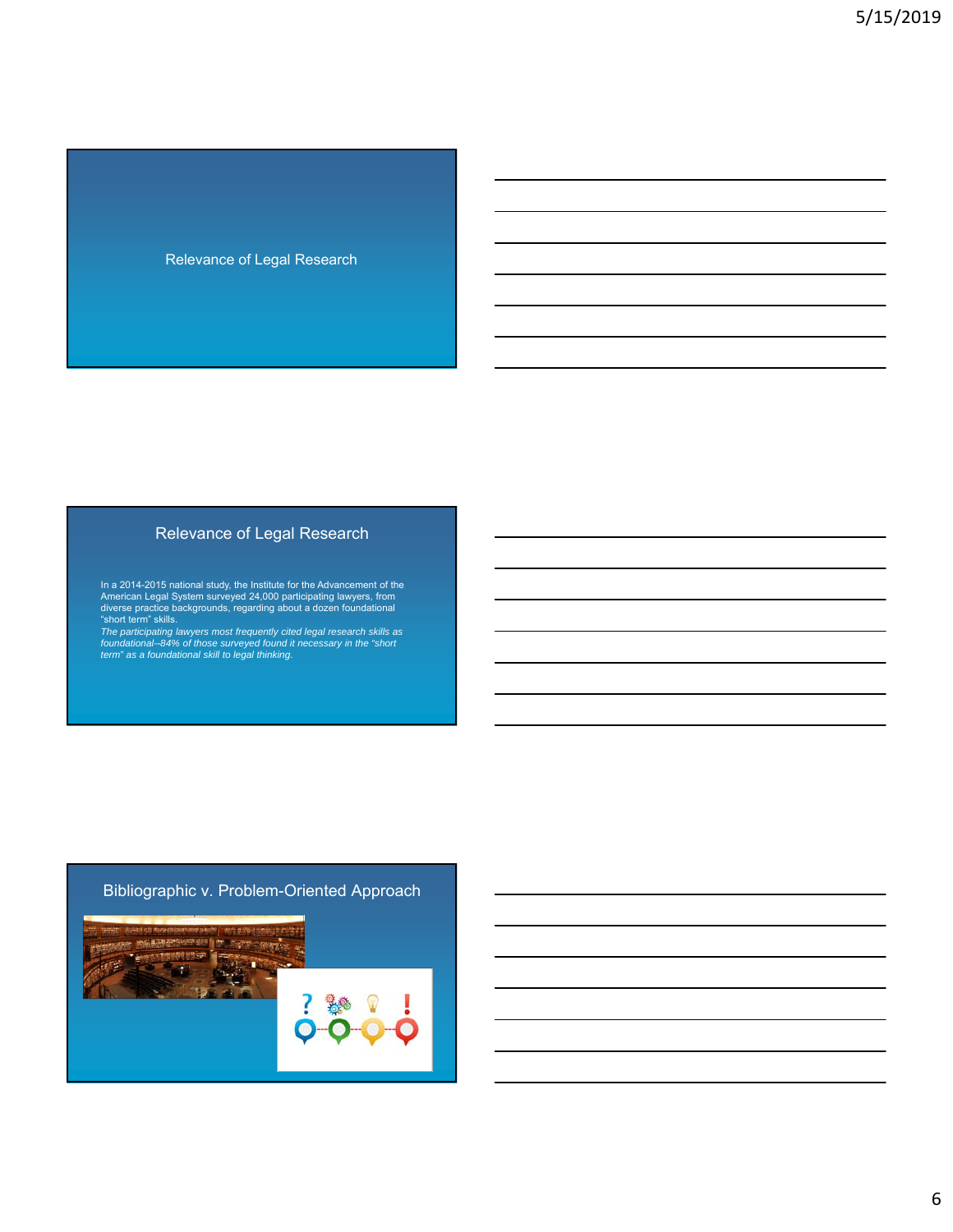



Who, What,

Problem Typing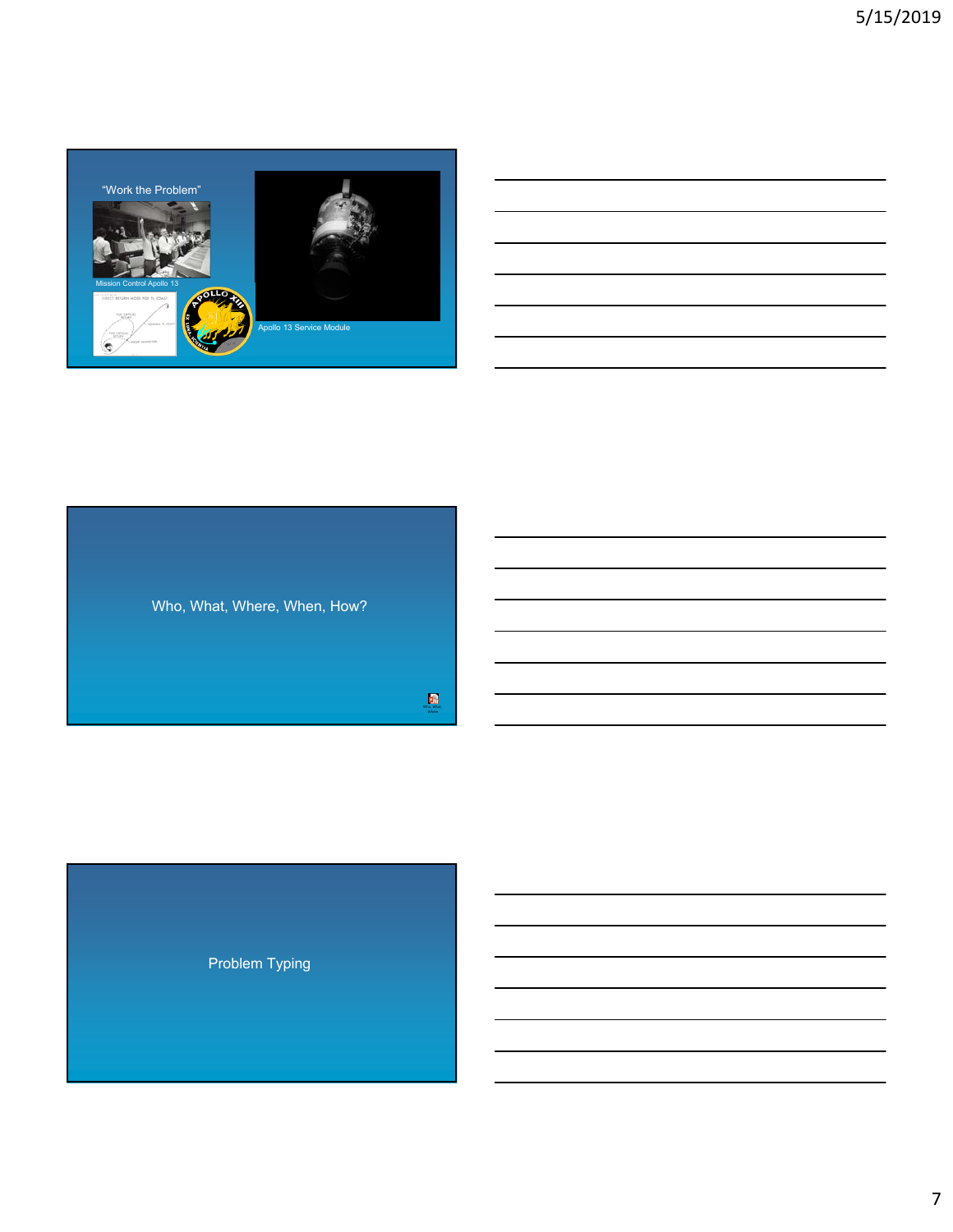| <b>Problem Type</b>                                                              | Used For                                                                                                                                                                                                                | Example                                                                                                                                                                                                                                 |  |  |  |
|----------------------------------------------------------------------------------|-------------------------------------------------------------------------------------------------------------------------------------------------------------------------------------------------------------------------|-----------------------------------------------------------------------------------------------------------------------------------------------------------------------------------------------------------------------------------------|--|--|--|
| Known-Item                                                                       | If you already know the citation, case<br>name, name of an act, or have a very<br>specific fact pattern to research.                                                                                                    | You need the California murder case in<br>which the court found that a fetus<br>cannot be a human being, and the<br>defendant was acquitted of murder after<br>beating up his wife or girlfriend resulting<br>in the loss of the fetus. |  |  |  |
| <b>Subject</b>                                                                   | You are not looking for a specific item<br>but for information on a particular<br>subject.                                                                                                                              | You are looking for an explanation of<br>low-income housing tax credits.                                                                                                                                                                |  |  |  |
| Institution or<br>Agency                                                         | You know what you are looking for will<br>be found at a particular institution,<br>agency, or organization, or you want to<br>find out what agency administers a<br>particular program or enforces a<br>particular law. | You need Department of Justice rulings<br>and opinion letters on when the merger<br>of two large medical groups falls within<br>the safe harbor provisions for antitrust<br>issues.                                                     |  |  |  |
| <b>Statistical</b>                                                               | You need statistical information from a<br>government source.                                                                                                                                                           | You need the percentage of children<br>living below the poverty level in Los<br>Angeles.                                                                                                                                                |  |  |  |
| See Paul D. Callister, Field Guide to Legal Research 17-18 (West Academic 2019). |                                                                                                                                                                                                                         |                                                                                                                                                                                                                                         |  |  |  |

| <b>News</b>                                                                     | You are searching for news stories and<br>current developments in the law.                                   | You need to stay current on changes in<br>the tax law, or you need new Internet<br>regulations issued by the Chinese<br>government. |  |  |
|---------------------------------------------------------------------------------|--------------------------------------------------------------------------------------------------------------|-------------------------------------------------------------------------------------------------------------------------------------|--|--|
| Special<br><b>Techniques</b>                                                    | You are searching for materials which<br>require special interpretive skills or<br>prior knowledge.          | You need to search patent records to<br>see if your client's new product has<br>been previously patented.                           |  |  |
| Reference                                                                       | You need background or definitional<br>information.                                                          | You need to know the etymology of<br>"Escrow." or what is a "minitrial"?                                                            |  |  |
| Competitive<br>Intelligence                                                     | You need information about the<br>strengths and weaknesses of a client<br>or business.                       | What are the risks facing the opposing<br>party, Acme, Inc., that might impact a<br>business transaction with our client?           |  |  |
| <b>Litigation Analytics</b>                                                     | You need to know how a judge typically<br>rules on or how an attorney performs in<br>face of certain issues. | How often does Judge Beth Phillips<br>rule favorably on civil rights motions?                                                       |  |  |
| See Paul D. Callister, Field Guide to Legal Research 17-18 (West Academic 2019) |                                                                                                              |                                                                                                                                     |  |  |

What Constructs, Techniques and Stories Do *You* Use?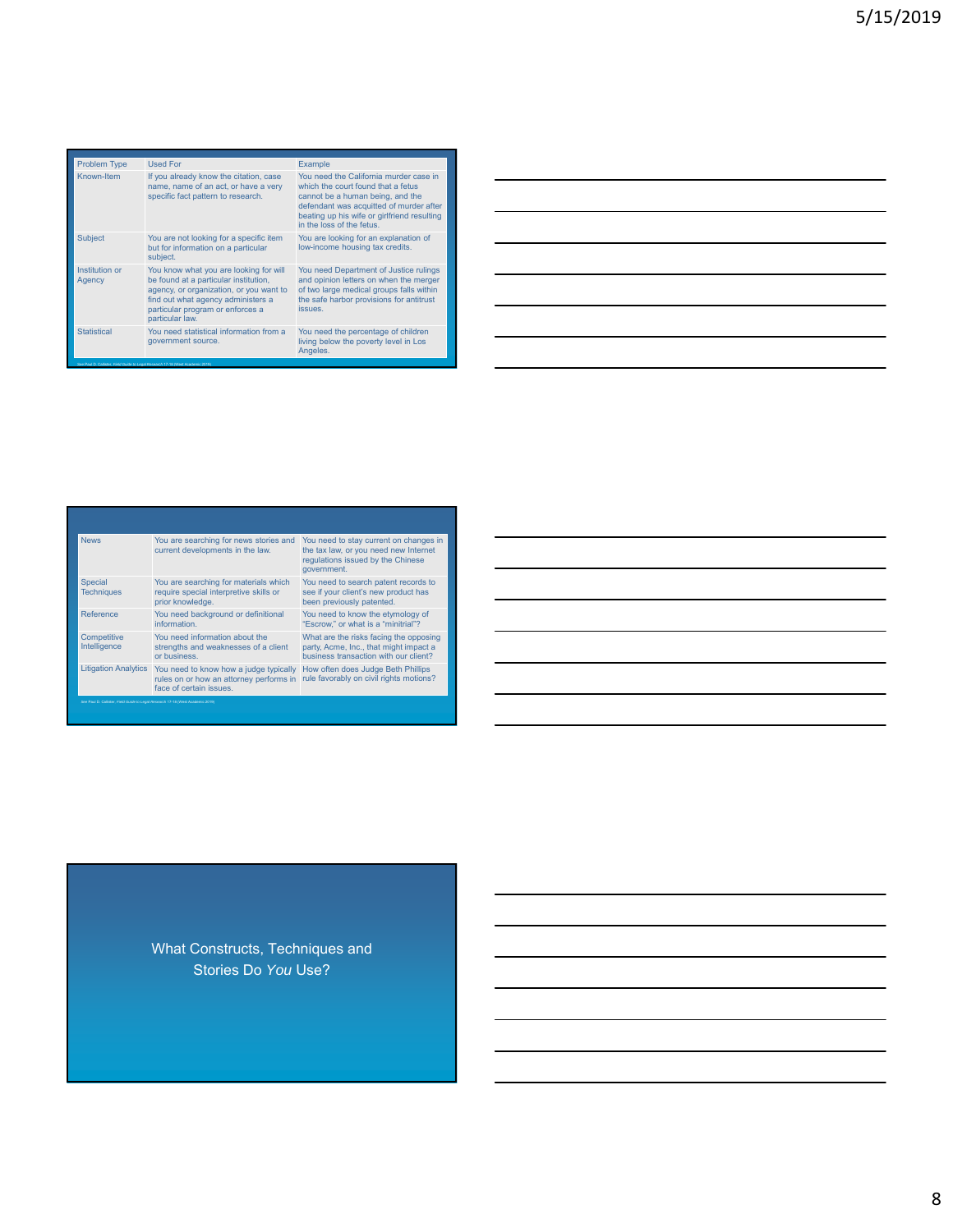A Bibliographic Model (or One Map of Research Resources)



| <u> 1989 - Johann Harry Harry Harry Harry Harry Harry Harry Harry Harry Harry Harry Harry Harry Harry Harry Harry</u> |  |  |
|-----------------------------------------------------------------------------------------------------------------------|--|--|
|                                                                                                                       |  |  |
|                                                                                                                       |  |  |
|                                                                                                                       |  |  |
|                                                                                                                       |  |  |
|                                                                                                                       |  |  |

|                                   | Kind of Law           | Arrangement of Law                           |                                                        |                                          |  |
|-----------------------------------|-----------------------|----------------------------------------------|--------------------------------------------------------|------------------------------------------|--|
| Institution                       |                       | Chronologically                              | Topically                                              | <b>By Citation</b>                       |  |
| Legislature                       | Statutory Law         | Session Laws                                 | Statutory<br>Codes                                     | Shepard's/Key<br>Cite/Annotated<br>Codes |  |
| Courts                            | Case Law              | Case Reports                                 | Case Digests<br>(Summaries of<br>Primary<br>Authority) | Shepard's/Key<br>Cite/ALR                |  |
| Agencies &<br>Executive<br>Branch | Administrative<br>Law | Administrative<br>Register or<br>Regulations | Administrative<br>Codes                                | Shepard's/Key<br>Cite                    |  |